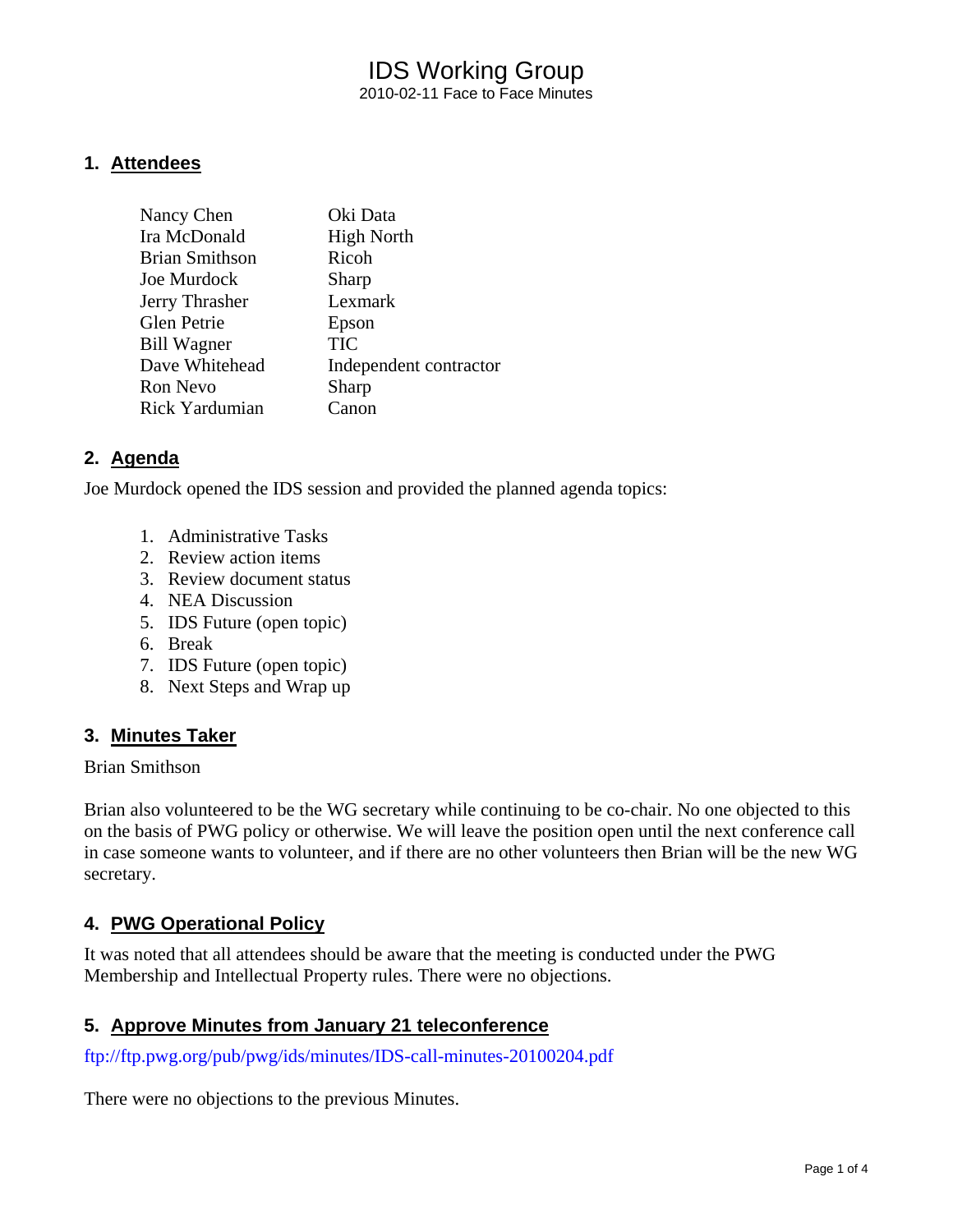# IDS Working Group

2010-02-11 Face to Face Minutes

## **6. Review Action Items**

NOTE: The latest Action Item spreadsheet is available at: <ftp://ftp.pwg.org/pub/pwg/ids/ActionItems/>

| AI 027: Joe Murdock will add NAP System Health ID to NAP Binding document and |
|-------------------------------------------------------------------------------|
| determine how to register a PWG system health ID value.                       |

→ *It uses the IANA value, so it is already registered* 

→ *CLOSED*

AI 028: Jerry Thrasher will send a note to Mike Fenelon to find out if/how it is possible to handle multiple SHVs for the same environment, the same device class, and [possibly] the same SMI number (i.e., PWG)?

- → *A call has been made; a message has been left. No response yet.*
- → *OPEN*

AI 032: Joe Murdock will to develop a "Market Rationale" document – with help from within Sharp.

→ *Ron Nevo is now also working on this*

→ *OPEN* 

AI 033: Randy Turner will contact Symantec (when appropriate) to encourage discussion with the PWG about a SHV.

→ *This AI is blocked, awaiting market rationale to send to Symantec (see AI #032).*

→ *ON HOLD* 

AI 034: Randy Turner will investigate Symantec's products and their method(s) to "remediate noncompliant endpoints."

→ *OPEN* 

AI 035: Joe Murdock will investigate Microsoft's method(s) of remediation. [Is it accomplished by passing a URL?]

- → *It is accomplished by passing a URL. Will get more details.*
- → *PARTIAL*

AI 036: (For NAP binding) In acknowledgements: change Dave Whitehead affiliation to "independent contractor" and Peter Cybuck to Kyocera Mita, and change Ron Bergman's contact information to be consistent with what appears in IPP 2.0. Check to see if Kevin Sigl is still at HP.

→ *Also need to do this for the Attributes document; new item added for that*

→ *Assigned to Brian Smithson / Joe Murdock* 

## **7. NEA discussion**

Depending on the NEA's PT decision, we may not be able to be compatible with TNC. However, it is not our decision, it is NEA's.

Other NEA discussions were tabled because Randy Turner had not joined the meeting.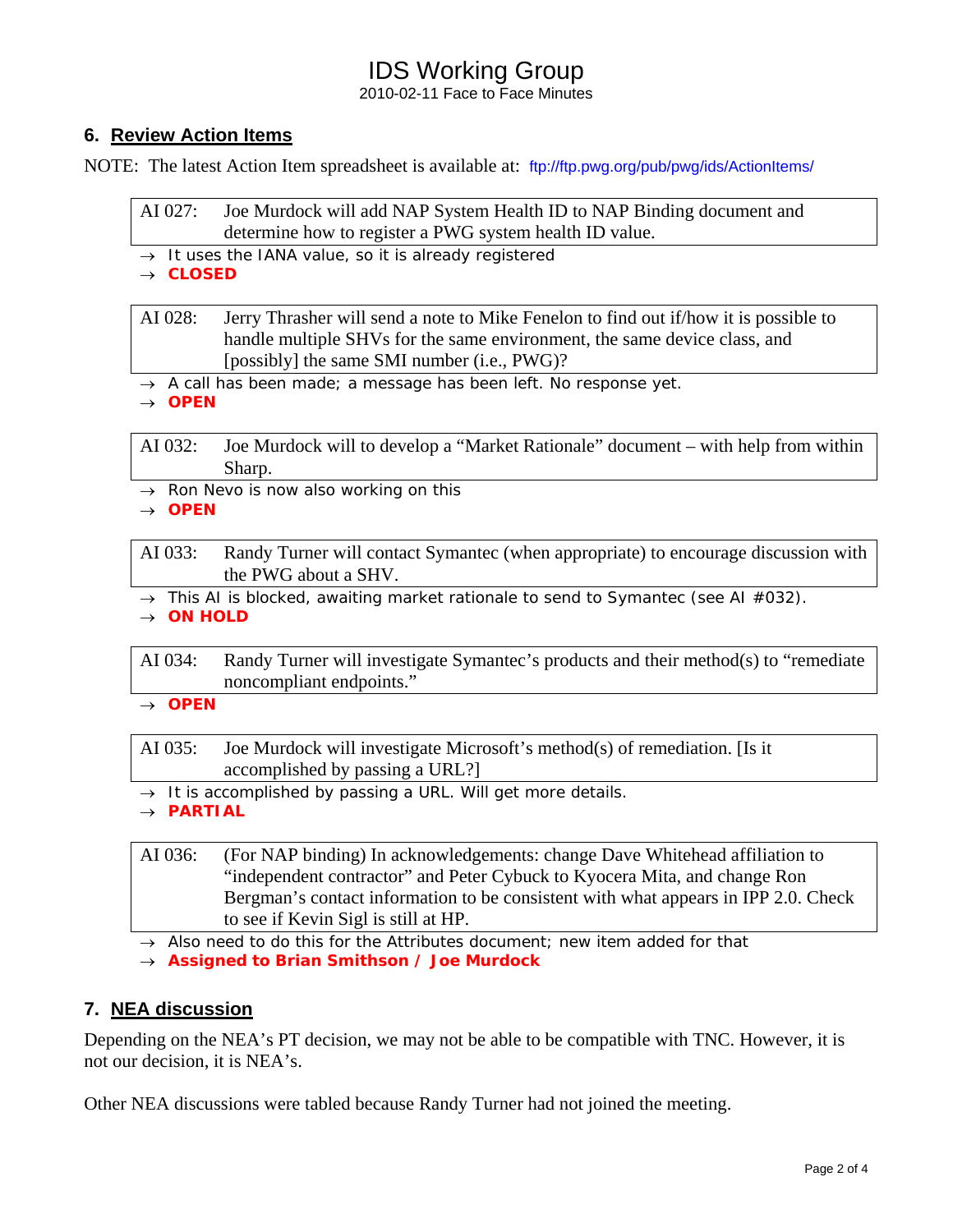# IDS Working Group

2010-02-11 Face to Face Minutes

#### **8. IDS Issues and Futures**

#### **Remediation**

Joe presented a proposal for HCDs attributes for generic mediation ([ftp://ftp.pwg.org/pub/pwg/ids/wd/IDS\\_HCD\\_Generic\\_Remediation\\_01.doc\)](ftp://ftp.pwg.org/pub/pwg/ids/wd/IDS_HCD_Generic_Remediation_01.doc)

Ira stated that sending a new password as part of remediation is not a trivial matter. Requiring user intervention is the practical approach.

There are some questions about how to handle firewall settings and forwarding.

Among the other attributes that are not in the proposal, firmware could be remediated by loading the appropriate version. The MFD semantic model has some definitions that can be employed.

The larger question is whether or not PWG should standardize a remediation mechanism. Should we continue the investigation or table the item?

There was no objection to continuing the investigation. We are looking for someone to take the proposal and make it into an initial draft for remediation.

Next step is to look at the transport and other mechanisms for how to implement remediation. This will be added to the next meeting's agenda (new action item).

#### **Vendor Application Support**

Joe is still investigating Microsoft SCCM.

#### **TCG HCWG status**

HCWG is officially formed, and meetings/teleconferences are no longer available to those who are not TCG members (adopter level and above). It is looking at how TCG technologies may be used to strengthen the assurance of security functions such as described in the IEEE 2600 series of standards, NAP, and NEA/TNC. It is also looking at functions that may only be implemented by the use of a hardware security module.

#### **P2600 status**

In the final stages of editing and publication for 2600.2,3,4. All are expected to publish in March. A CC certificate will be issued for 2600.2 shortly after publication.

PP Guide is nearly final. There is a conference call on 2/19/10. For more information:<http://grouper.ieee.org/groups/2600/meetings.html>

#### **New IDS deliverables**

White paper for remediation.

#### **9. Next steps**

Implementation of NAP binding, completion of NEA binding document, investigation of remediation.